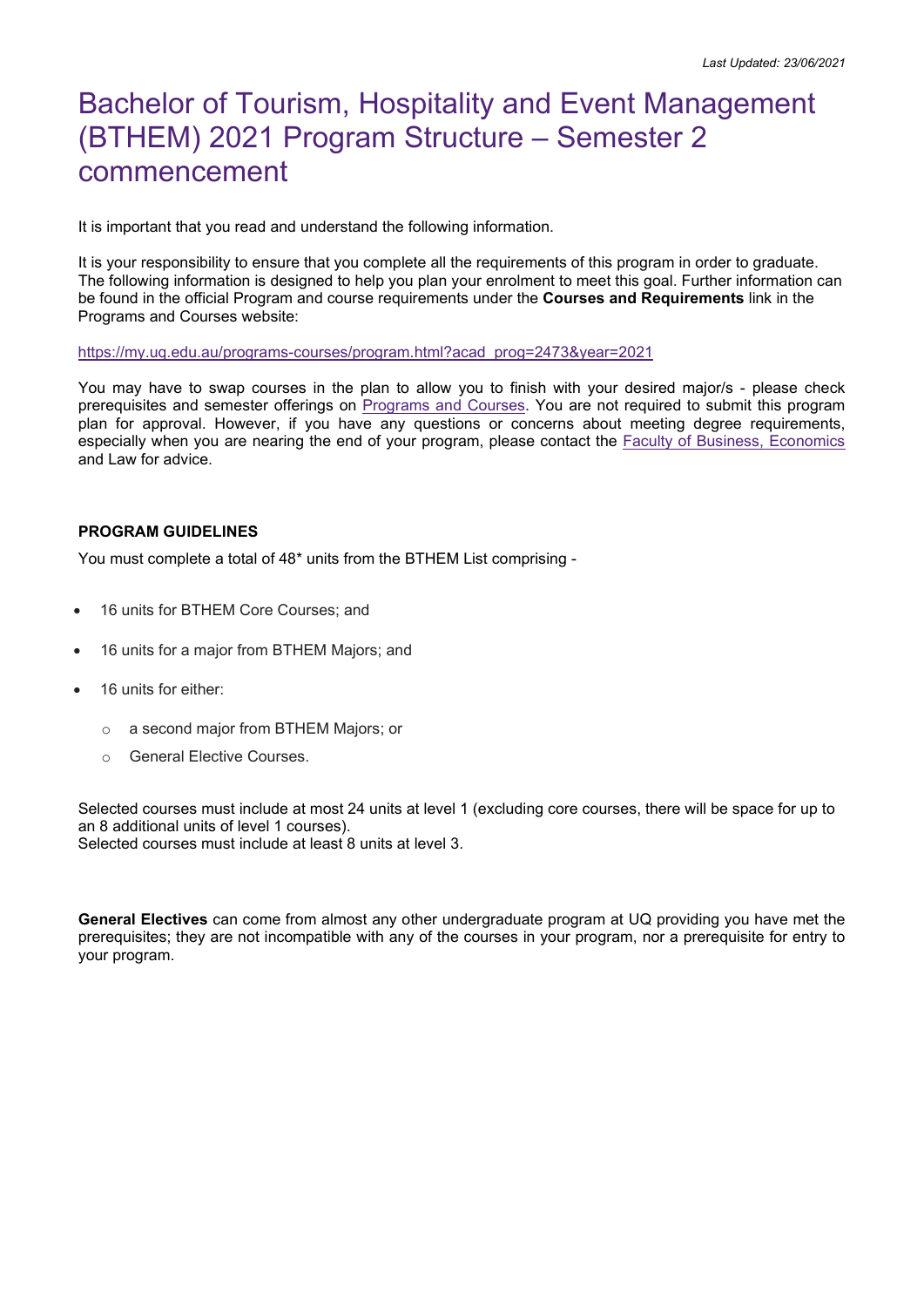## BACHELOR OF TOURISM, HOSPITALITY AND EVENT MANAGEMENT **HOTEL AND HOSPITALITY MANAGEMENT MAJOR**

*PROGRAM CODE: 2473*

You can use this outline to plan your program if you are commencing in semester 2.

| Courses                                                                                                                                                             | <b>Units</b>                     |  |  |
|---------------------------------------------------------------------------------------------------------------------------------------------------------------------|----------------------------------|--|--|
| <b>YEAR ONE</b>                                                                                                                                                     |                                  |  |  |
| <b>Semester 2, 2021</b><br>It is not possible to study more than 8 units in the first semester of study.                                                            |                                  |  |  |
| [ACCT1101<br>Accounting for Decision Making<br>OR.                                                                                                                  | 2                                |  |  |
| [FINM1416<br>Introduction to Financial Management<br><b>TOUR1000</b><br>Principles of Tourism, Hospitality and Events                                               | 2                                |  |  |
| <b>TOUR1002</b><br>Visitor Experience & Marketing                                                                                                                   | $\overline{c}$                   |  |  |
| <b>TOUR1004</b><br>Economics for Tourism, Hospitality and Events                                                                                                    | $\overline{2}$                   |  |  |
| <b>Semester 1, 2022</b>                                                                                                                                             |                                  |  |  |
| If you wish to have an overseas experience, you need to start planning for your<br>exchange now (May deadline for an exchange in semester 1 of the following year)* |                                  |  |  |
| <b>BISM1201</b><br>Transforming Business with Information Systems<br><b>LAWS1100</b><br><b>Business Law</b>                                                         | 2<br>$\overline{2}$              |  |  |
| <b>MGTS1301</b><br>Introduction to Management                                                                                                                       | $\overline{2}$                   |  |  |
| <b>TOUR1003</b><br>Sustainability in Tourism, Hospitality and Events                                                                                                | $\overline{2}$                   |  |  |
| <b>YEAR TWO</b>                                                                                                                                                     |                                  |  |  |
| <b>Semester 2, 2022</b>                                                                                                                                             |                                  |  |  |
| <b>HOSP3000</b><br>Gaming and Casino Management<br><b>HOSP2006</b>                                                                                                  | $\overline{2}$<br>$\overline{2}$ |  |  |
| Revenue Management<br>Second Major OR General Elective                                                                                                              | $\overline{2}$                   |  |  |
| Second Major OR General Elective                                                                                                                                    | $\overline{2}$                   |  |  |
| Semester 1, 2023 Recommended exchange semester**                                                                                                                    |                                  |  |  |
| <b>HOSP2001</b><br><b>Hotel Operations</b>                                                                                                                          | $\overline{2}$                   |  |  |
| <b>HOSP2003</b><br>Entrepreneurship in Hospitality                                                                                                                  | $\overline{c}$                   |  |  |
| Second Major OR General Elective<br>Second Major OR General Elective                                                                                                | $\overline{c}$<br>$\overline{2}$ |  |  |
| <b>YEAR THREE</b>                                                                                                                                                   |                                  |  |  |
| <b>Semester 2, 2023</b>                                                                                                                                             |                                  |  |  |
|                                                                                                                                                                     |                                  |  |  |
| <b>HOSP3004</b><br><b>Strategic Hospitality Management</b><br><b>Discourses in Hospitality</b><br><b>HOSP3005</b>                                                   | $\overline{2}$<br>$\overline{2}$ |  |  |
| Second Major OR General Elective                                                                                                                                    | $\overline{2}$                   |  |  |
| Second Major OR General Elective                                                                                                                                    | $\overline{2}$                   |  |  |
| <b>Semester 1, 2024</b>                                                                                                                                             |                                  |  |  |
| <b>HOSP2005</b><br>Food and Beverage Management                                                                                                                     | $\overline{\mathbf{c}}$          |  |  |
| <b>TOUR3008</b><br>Service Management<br>Second Major OR General Elective                                                                                           | $\overline{c}$<br>$\overline{2}$ |  |  |
| Second Major OR General Elective                                                                                                                                    | $\overline{2}$                   |  |  |
| <b>Total</b>                                                                                                                                                        | 48                               |  |  |

### *Ensure your BTHEM Major is correctly listed on mySI-net*

\* Please check the Student Exchange website [\(https://employability.uq.edu.au/student-exchange\)](https://employability.uq.edu.au/student-exchange) for application deadlines for your chosen institution, as some exchange Universities have different deadlines.

\*\* If you are planning on completing an overseas exchange, you may have to amend this plan. Please familiarise yourself with the Academic Considerations:<https://bel.uq.edu.au/academic-considerations>

You may use your general electives to complete a second major from the BTHEM Majors, however, a second major requires careful planning when commencing in Semester 2 and this plan may need to be amended. Plan your courses carefully for the duration of your program (being mindful of prerequisites and noting that course offerings may change each year, so future checks are required) by referring to the [Programs and Courses](https://my.uq.edu.au/programs-courses/) website. Please contact a Student Experience Officer in the BEL Faculty for assistance if required (email: [bel@uq.edu.au\)](mailto:bel@uq.edu.au).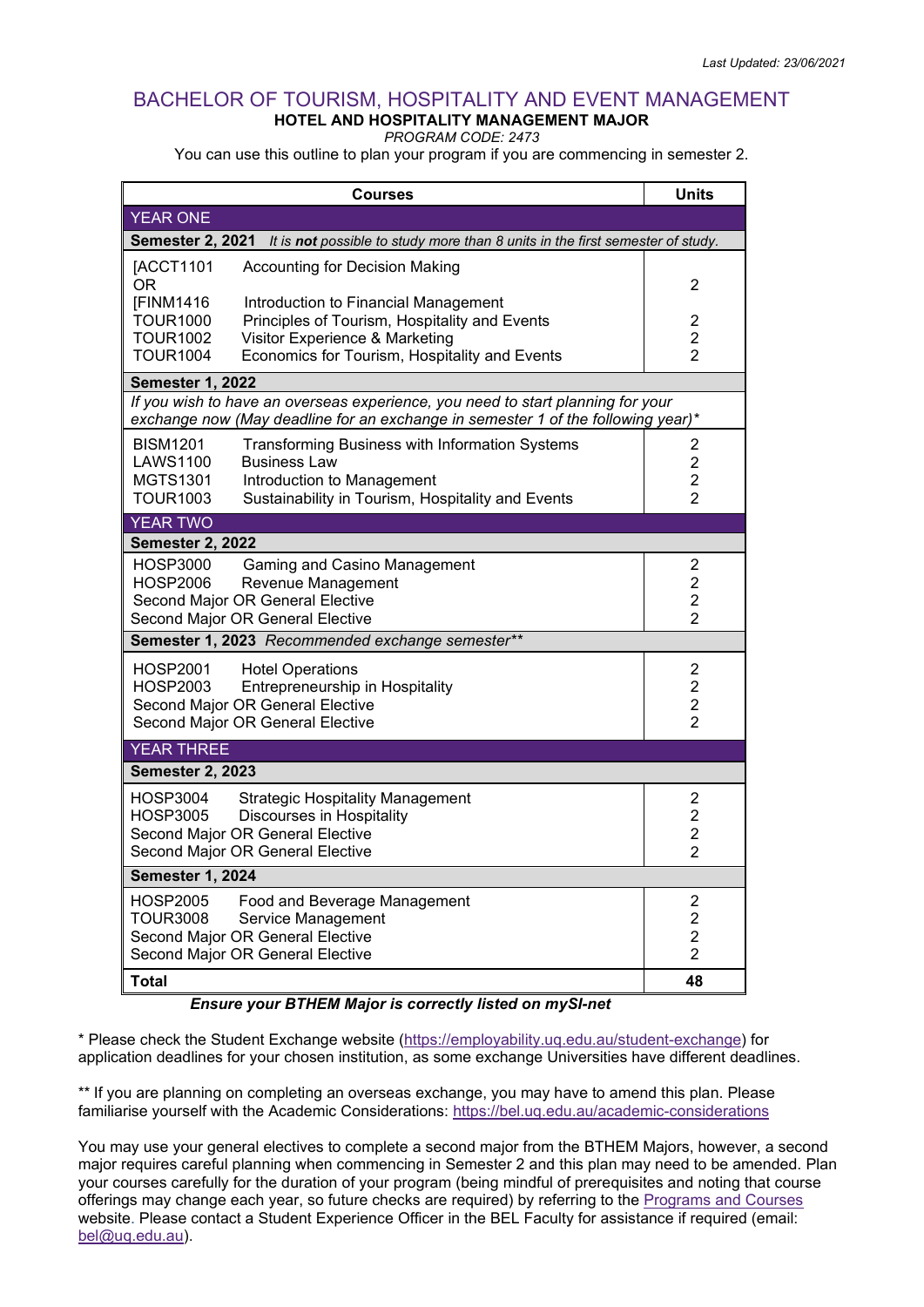## BACHELOR OF TOURISM, HOSPITALITY AND EVENT MANAGEMENT **TOURISM AND EVENT MANAGEMENT MAJOR**

*PROGRAM CODE: 2473*

You can use this outline to plan your program if you are commencing in semester 2.

| <b>Courses</b>                                                                                                                                                      |  | <b>Units</b>   |  |
|---------------------------------------------------------------------------------------------------------------------------------------------------------------------|--|----------------|--|
| <b>YEAR ONE</b>                                                                                                                                                     |  |                |  |
| Semester 2, 2021 It is not possible to study more than 8 units in the first semester of study.                                                                      |  |                |  |
| <b>Accounting for Decision Making</b><br>[ACCT1101                                                                                                                  |  |                |  |
| OR.<br>[FINM1416<br>Introduction to Financial Management                                                                                                            |  | $\overline{c}$ |  |
| <b>TOUR1000</b><br>Principles of Tourism, Hospitality and Events                                                                                                    |  | 2              |  |
| <b>TOUR1002</b><br>Visitor Experience & Marketing                                                                                                                   |  | $\overline{2}$ |  |
| Economics for Tourism, Hospitality and Events<br><b>TOUR1004</b>                                                                                                    |  | $\overline{2}$ |  |
| <b>Semester 1, 2022</b>                                                                                                                                             |  |                |  |
| If you wish to have an overseas experience, you need to start planning for your<br>exchange now (May deadline for an exchange in semester 1 of the following year)* |  |                |  |
| <b>BISM1201</b><br><b>Transforming Business with Information Systems</b>                                                                                            |  | $\overline{2}$ |  |
| <b>LAWS1100</b><br><b>Business Law</b>                                                                                                                              |  | $\overline{c}$ |  |
| <b>MGTS1301</b><br>Introduction to Management                                                                                                                       |  | $\overline{2}$ |  |
| <b>TOUR1003</b><br>Sustainability in Tourism, Hospitality and Events                                                                                                |  | $\overline{2}$ |  |
| <b>YEAR TWO</b>                                                                                                                                                     |  |                |  |
| <b>Semester 2, 2022</b>                                                                                                                                             |  |                |  |
| TRVT2003<br>Project Management for Tourism and Events                                                                                                               |  | $\overline{c}$ |  |
| <b>TRVT3003</b><br>Resilience and Recovery in Tourism and Events                                                                                                    |  | $\overline{2}$ |  |
| Second Major OR General Elective                                                                                                                                    |  | $\overline{2}$ |  |
| Second Major OR General Elective                                                                                                                                    |  | $\overline{2}$ |  |
| Semester 1, 2023 Recommended exchange semester**                                                                                                                    |  |                |  |
| TRVT2000<br>Principles of the International Tourism System                                                                                                          |  | $\overline{c}$ |  |
| <b>TRVT2001</b><br><b>Tourism and Events Marketing</b>                                                                                                              |  | $\overline{2}$ |  |
| Second Major OR General Elective                                                                                                                                    |  | $\overline{c}$ |  |
| Second Major OR General Elective                                                                                                                                    |  | $\overline{2}$ |  |
| <b>YEAR THREE</b>                                                                                                                                                   |  |                |  |
| <b>Semester 2, 2023</b>                                                                                                                                             |  |                |  |
| <b>TRVT2002</b><br>Sales and Distribution                                                                                                                           |  | $\overline{2}$ |  |
| <b>TRVT3004</b><br>Strategic Management of Tourism and Events                                                                                                       |  | $\overline{c}$ |  |
| Second Major OR General Elective                                                                                                                                    |  | $\overline{2}$ |  |
| Second Major OR General Elective                                                                                                                                    |  | $\overline{2}$ |  |
| <b>Semester 1, 2024</b>                                                                                                                                             |  |                |  |
| TRVT3001<br>Destination Planning and Management                                                                                                                     |  | $\overline{2}$ |  |
| <b>TRVT3002</b><br>Tourism and Event Sponsorship and Fundraising                                                                                                    |  | $\overline{c}$ |  |
| Second Major OR General Elective                                                                                                                                    |  | $\overline{2}$ |  |
| Second Major OR General Elective                                                                                                                                    |  | 2              |  |
| Total                                                                                                                                                               |  | 48             |  |

#### *Ensure your BTHEM Major is correctly listed on mySI-net*

\* Please check the Student Exchange website [\(https://employability.uq.edu.au/student-exchange\)](https://employability.uq.edu.au/student-exchange) for application deadlines for your chosen institution, as some exchange Universities have different deadlines.

\*\* If you are planning on completing an overseas exchange, you may have to amend this plan. Please familiarise yourself with the Academic Considerations:<https://bel.uq.edu.au/academic-considerations>

You may use your general electives to complete a second major from the BTHEM Majors, however, a second major requires careful planning when commencing in Semester 2 and this plan may need to be amended. Plan your courses carefully for the duration of your program (being mindful of prerequisites and noting that course offerings may change each year, so future checks are required) by referring to the [Programs and Courses](https://my.uq.edu.au/programs-courses/) website. Please contact a Student Experience Officer in the BEL Faculty for assistance if required (email: [bel@uq.edu.au\)](mailto:bel@uq.edu.au).